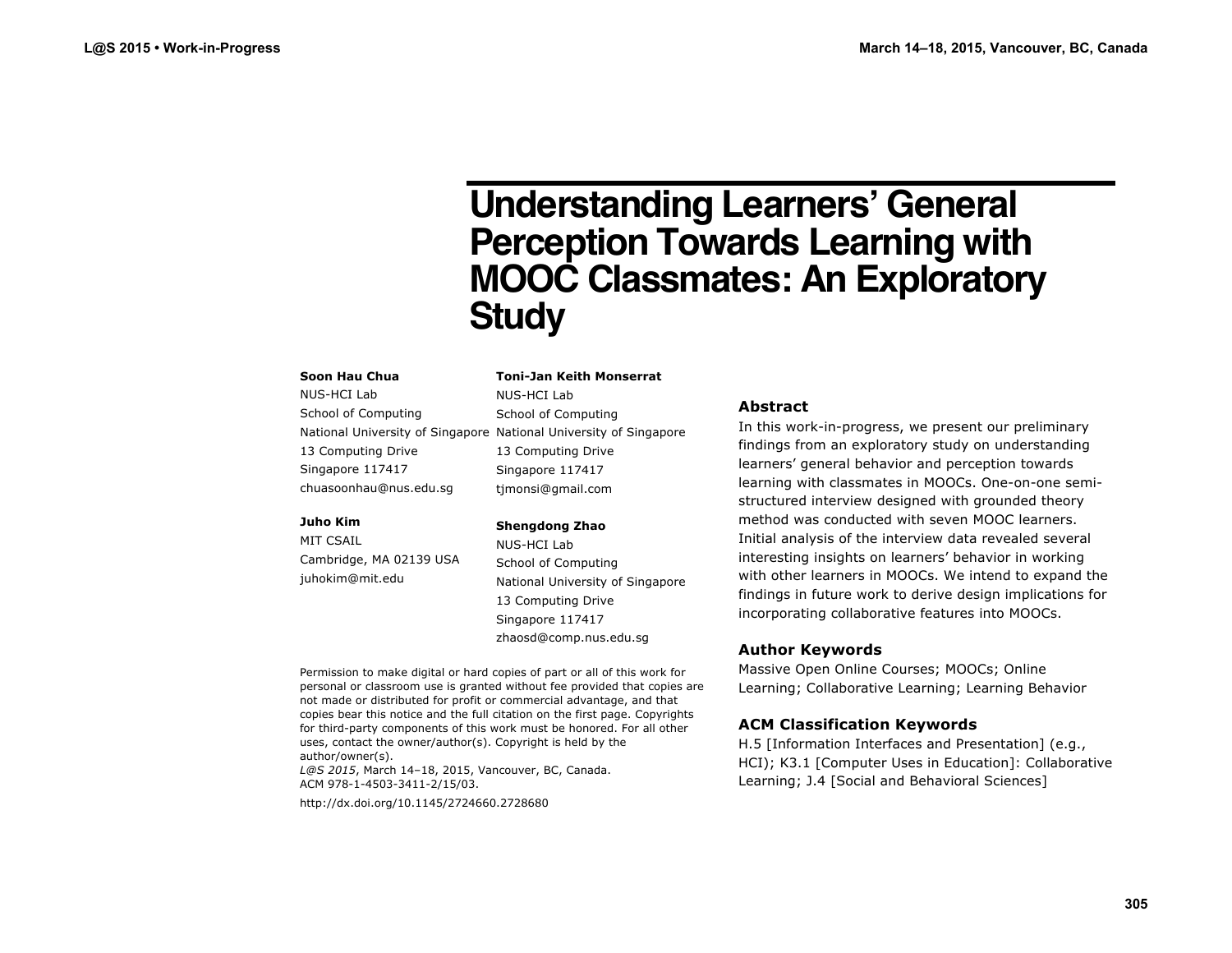## **Introduction**

Extended Massive Open Online Course (xMOOCs), or just MOOCs as we know now, is an online learning environment based primarily on the instructivist approach, featuring video lectures, quizzes, assignments, and exams as primary learning activities, with discussion forums to support collaborative learning and social interaction. Since its introduction in 2011, MOOCs has attracted millions of learners worldwide, and has been touted as the next disruptive innovation in the education sector [10].

One of the primary issues with MOOCs at the moment is the low learner engagement and retention, resulting in a very high dropout rate across different courses [11]. Incorporating effective collaborative learning into the learning environment has been shown to improve student engagement in previous contexts such as CSCL and physical classroom [1,7]. Motivated by the prospect, there has been a lot of work studying the use of existing collaborative learning features such as forums [3,6] and synchronous group discussions [2,4,8] in MOOCs. While these works have demonstrated respective benefits in MOOCs that were originally found in physical classroom and CSCL settings, most of them found mixed results in improving learners' engagement, retention, grades, and sense of community, suggesting that a major rethinking and redesigning of collaborative features in MOOCs might be necessary.

To provide some preliminary insights and initial direction on redesigning collaborative features in MOOCs, in this work-in-progress we conducted an exploratory investigation on MOOC learners' general perception and behavior towards learning with MOOC classmates from a qualitative standpoint. Based on our knowledge this is the first study to investigate this problem in the MOOC context. In the following sections, we present our study methodology followed by the preliminary findings.

# **Methods**

#### *Participants*

Seven participants (mean age =  $30, \sigma = 5$ ) with tertiary education and completed at least 1 MOOC were recruited through snowball sampling method. We only recruited participants with a tertiary degree since they are likely to have participated in collaborative activities both outside and inside the classroom. At the same time, we also recruited participants who have completed a MOOC since they are more likely to have engaged in collaborative activities (forums, social network, chats) in MOOCs.

| #              | Age | <b>Nationality</b> | Gender | <b>Occupation</b>   |
|----------------|-----|--------------------|--------|---------------------|
| P1             | 38  | Canada             | Male   | Faculty             |
| P <sub>2</sub> | 25  | China              | Male   | Research Staff      |
| P3             | 25  | Netherlands        | Male   | Designer            |
| P4             | 27  | South Korea        | Male   | Grad Student        |
| P5             | 30  | South Korea        | Male   | <b>Grad Student</b> |
| P6             | 35  | US                 | Female | Faculty             |
| P7             | 28  | Phillipines        | Male   | UX Researcher       |

**Table 1**. Demographic Information of Participants.

Recruited participants were asked to provide demographic data (e.g., gender, occupation, country of origin) and experience on MOOCs (e.g., completed and uncompleted course and etc.) using Google Form before the interview (see Table 1). The primary objective of the pre-study survey was to understand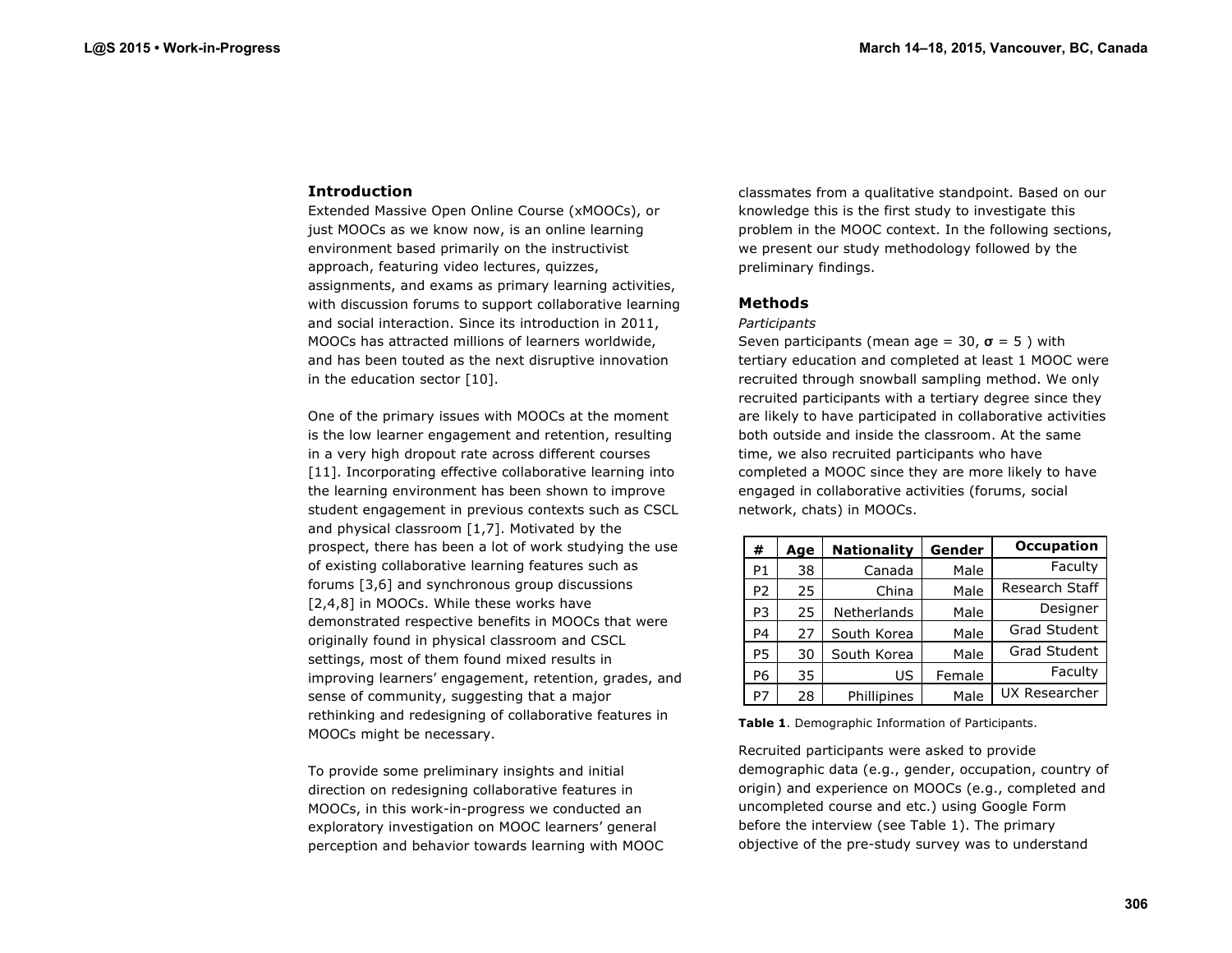the participants' background and experience in MOOCs before the study.

### *Study Design and Protocol*

To obtain a deep understanding of learners' perception towards learning with classmates in MOOCs, a semistructured one-on-one interview methodology was adopted in our study. Since the study was exploratory in nature, we employed the grounded theory method in the interview throughout the investigation [9]. Each interview was conducted after the participants have completed the demographic survey and been briefed on the objectives of the study. Since participants could carry different ideas about collaborative learning, we explained our definition of collaborative learning derived from [5] as "a learning process where two or more people work together to create meaning, explore a topic, or improve skills" in the beginning of the interview.

During the interview, we first asked participants to describe their experiences in learning with classmates in schools and universities. Participants were told to share some of the real life practices, frustrations, and concerns. After describing their real life experiences, we proceeded to interview their experiences in MOOCs. Focuses of the interview were allocated on understanding their perceptions, attitudes, behaviors, and user experiences on collaborative features in MOOCs.

### *Data Collection and Analysis*

On average, each one-on-one interview lasted between 90 minutes to 2 hours. The conversations were recorded through audio and written notes were made during the interview. Data from the interviews were

transcribed and coded to establish concepts and categories recurring in the interview.

# **Preliminary Findings**

In this section, we present our findings from the first stage of data collection and analysis from the 7 interviews we conducted.

Most participants we interviewed were not optimistic towards the usefulness of collaborative learning on the learning objectives in MOOCs. Participants felt that the learning in MOOCs focuses on critical thinking skills and is not targeted towards communication & teamwork skills. Besides, three participants thought that face-toface discussion takes a lot of time, and felt they have no time to engage in social learning activities in general. However, using forums was perceived to save more time. While participants felt that peer learning could be useful, they are reluctant to spend time in coordinating peer activities as well as restricted by the schedule set by these activities.

Participants opined that having the right amount of peer pressure from collaborative learning activities and social interactions could motivate themselves to complete the course. Two participants suggested that the ability to compare their progress with their peers adds positive pressure to continue learning. Apart from peer pressure, classmates' knowledge level in MOOCs was brought up in many occasions during the interviews. Participants told us that the knowledge and skill level of their classmates is important and has to be at some level with the learners in order to grow as a group in face-to-face discussions.